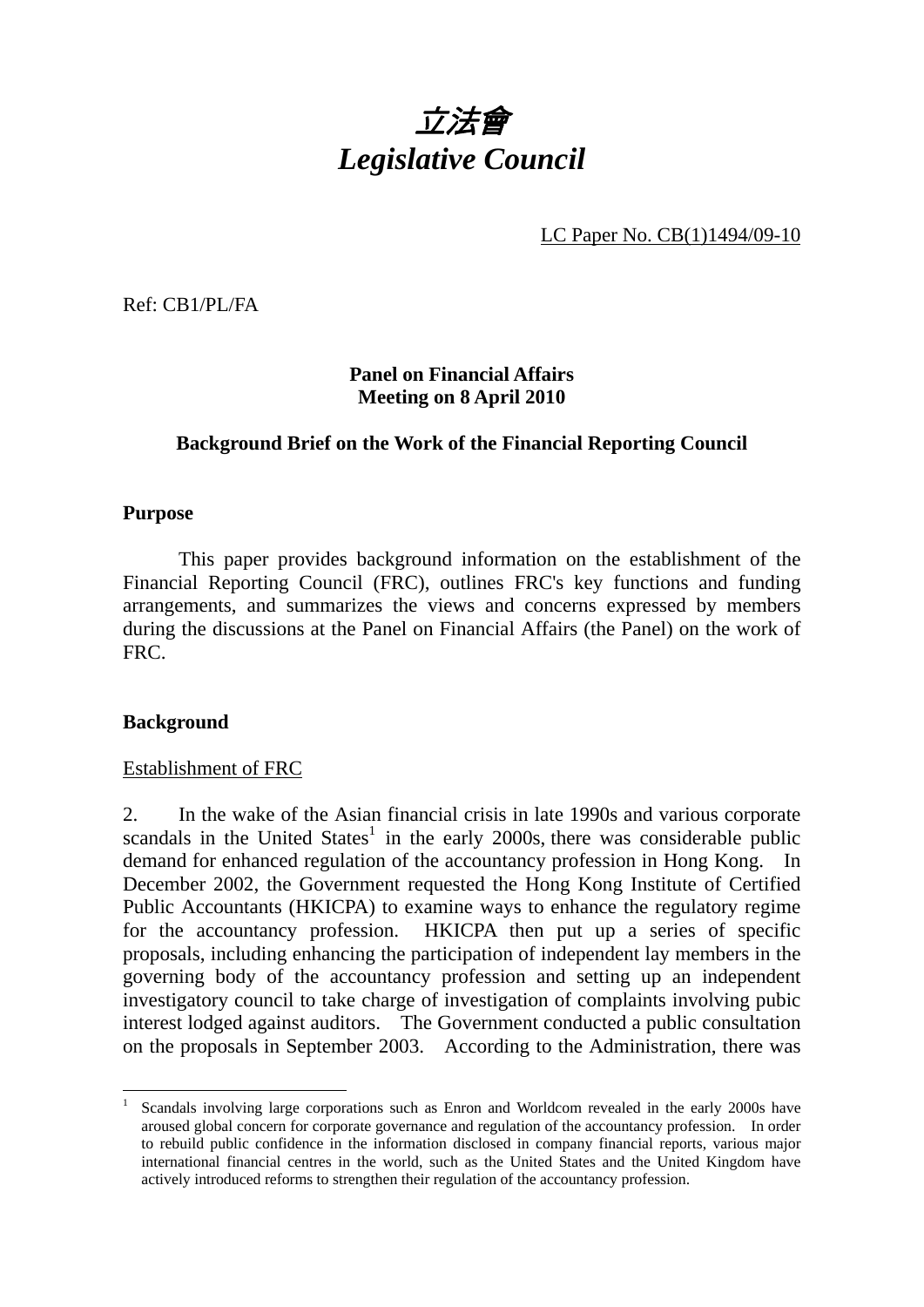overwhelming support from the respondents for the establishment of an independent investigatory council. The Panel was briefed on the proposals and the outcome of the public consultation at its meetings on 13 June 2003 and 2 April 2004 respectively.

3. In early 2005, the Government, after consultation with HKICPA, the Stock Exchange of Hong Kong Limited (SEHK) and the Securities and Futures Commission (SFC), proposed to set up a new and independent statutory body, namely FRC, to safeguard the integrity of financial reporting in Hong Kong and to protect the interest of the investing public. The Government then conducted a second round of public consultation and briefed the FA Panel on the detailed proposals and the outcome of the public consultation at its meetings on 7 March 2005 and 6 May 2005 respectively. A great majority of Panel members indicated support in principle for the proposal to establish FRC. On 29 June 2005, the Administration introduced the FRC Bill into the Legislative Council (LegCo). A Bills Committee was formed to scrutinize the Bill. The FRC Ordinance (Cap. 588)  $(FRCO)$  was enacted on 13 July 2006. Four Notices<sup>2</sup> were made by the Secretary for Financial Services and the Treasury (SFST) under section 1(2) of FRCO to implement the Ordinance in phases. FRC became fully operational on 16 July 2007.

#### Functions of FRC

 $\overline{a}$ 

- 4. The key functions of FRC are to:
	- (a) conduct independent investigations into possible auditing and reporting irregularities related to listed entities;
	- (b) enquire into possible non-compliances with financial reporting requirements on the part of listed entities; and
	- (c) require listed entities to remove any non-compliance identified.

5. FRC may initiate investigations or enquiries upon receipt of complaints or on its own initiative. Two subsidiary organs, the Audit Investigation Board  $(AIB)^3$ and the Financial Reporting Review Panel  $(FRRP)^4$  have been set up to assist the Council of FRC in discharging its key functions. The AIB is tasked to investigate into complaints on audit irregularities. An Advisory Panel consisting of three highly experienced certified public accountants has been set up to provide advice to

<sup>2</sup> They are the Financial Reporting Council Ordinance (Commencement) Notice 2006 (L.N. 204 of 2006), the Financial Reporting Council Ordinance (Commencement) Notice 2007 (L.N. 27 of 2007), the Financial Reporting Council Ordinance (Commencement) (No.2) Notice 2007 (L.N. 104 of 2007) and the Financial Reporting Council Ordinance (Commencement) (No.3) Notice 2007 (L.N.188 of 2007).

Section 22(2) of the FRCO provides that AIB is to consist of the Chief Executive Officer (as an ex officio member and chairman of the AIB) and other members appointed by the FRC.

Section 39 of the FRCO provides that the Chief Executive shall, in consultation with FRC appoint a FRRP of at least 20 suitable persons (including at least 3 Panel Convenors).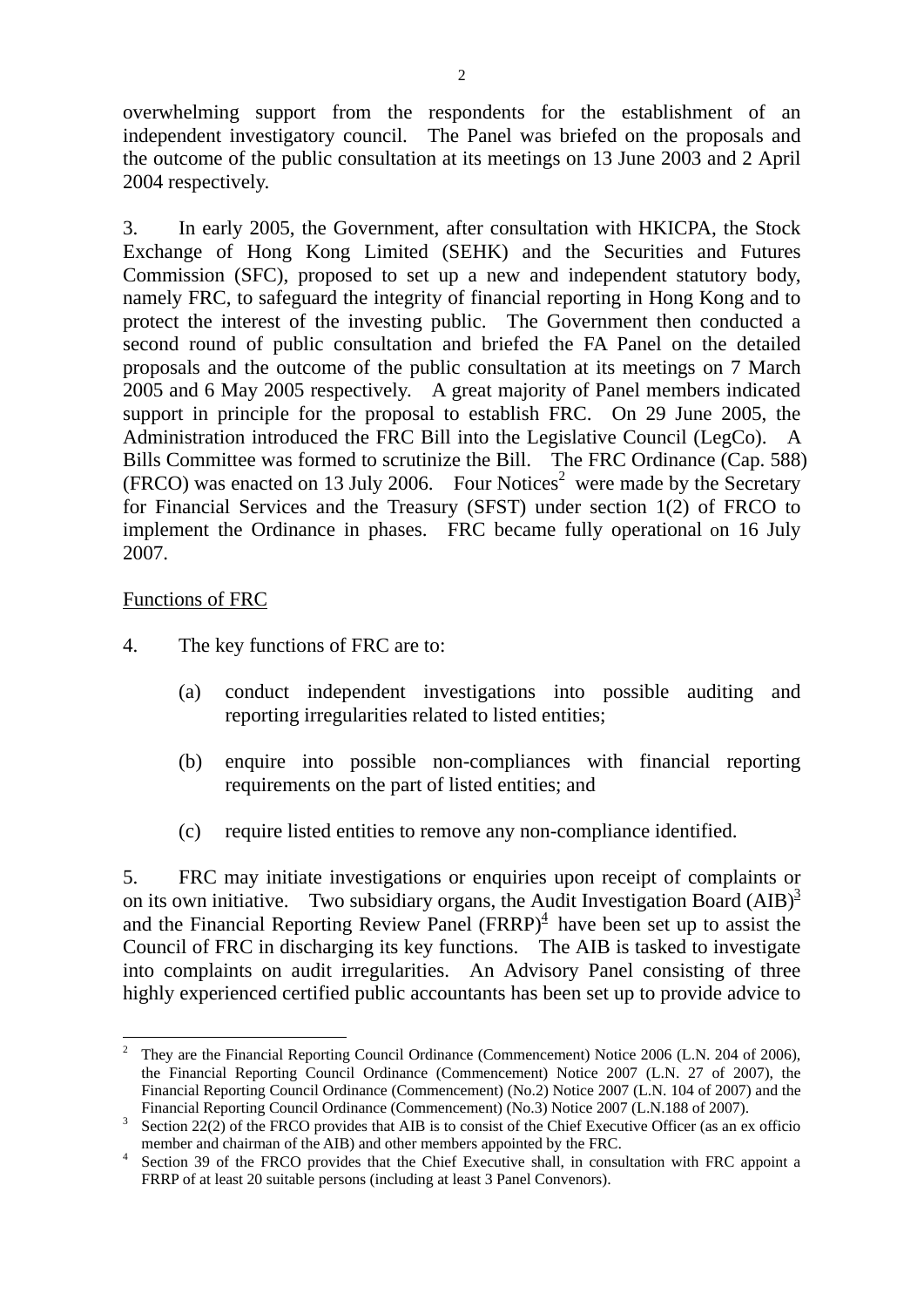the AIB on audit investigations. For each complaint on non-compliance in financial reporting, FRC would appoint a Financial Reporting Review Committee comprising five members drawn from the FRRP to conduct an enquiry.

6. To avoid overlap of work with other regulatory bodies, FRC has signed Memoranda of Understanding (MoU) with HKICPA and other regulators including SFC, SEHK, Hong Kong Monetary Authority and the Insurance Authority on the protocols for referring cases/complaints to FRC for investigation and enquiry. Any auditing or reporting irregularities identified by FRC will be referred to HKICPA for follow up action while any non-compliances relevant to the Listing Rules will be referred to SFC or SHEK for necessary action. Any cases involving criminal offences will be referred to Hong Kong Police Force and the Independent Commission Against Corruption. FRC is not empowered to discipline or prosecute listed entities.

## Structure of FRC

7. According to section 7 of the FRCO, the Council of FRC is to consist of nine to 11 members including two ex-officio members (viz the Registrar of Companies or his representative and the Chief Executive Officer of FRC). To uphold FRC's status as an independent investigator for the accountancy profession, section 7(2) and (4) of the FRCO require that the Chairman and a majority of FRC members must be lay persons, i.e. non-accountants. Four committees, namely, the Operations Committee, the Corporate Communications Committee, the Tender Committee and the Remuneration Committee have been established to advise FRC on relevant areas of its work.

## Funding arrangements for FRC

8. FRC is funded by four parties, namely, the Companies Registry Trading Fund, SFC, SEHK and HKICPA. The four parties have agreed to provide FRC a total of \$10 million (\$2.5 million from each party) per annum for its recurrent expenses for the first three years (i.e. 2007 to 2009) of operation, and a further \$20 million (\$5 million from each party) to establish a Reserve Fund for meeting any unexpected inadequacies of the recurrent funding and other exigencies of circumstances. As for the funding arrangements beyond 2009, FRC informed the Panel in April 2009 that the Government was discussing with the four funding parties on the arrangements having regard to the actual operational experience gained by FRC.

9. Under section 17 of the FRCO, FRC is required to submit its estimates of income and expenditure to SFST for approval. Pursuant to section 19 of the FRCO, the accounts of FRC are to be audited by the Director of Audit. Section 20(2) of the FRCO provides that the annual report, annual accounts and auditor's report of FRC are to be laid by SFST before LegCo after the end of each financial year of FRC.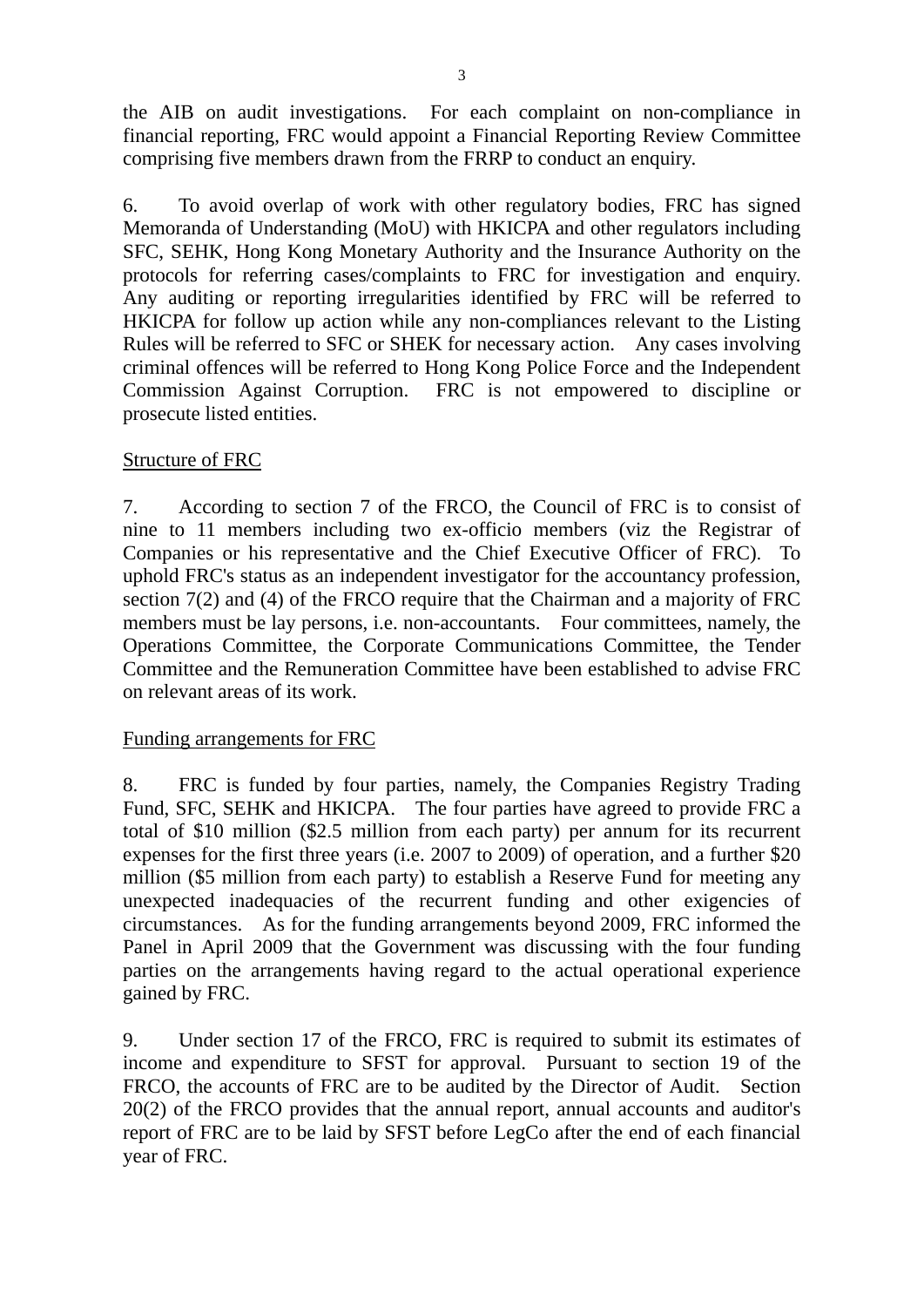# **Deliberations of the Panel on the work of FRC**

10. At the Panel meetings on 5 July 2007, 8 April 2008 and 6 April 2009, members were briefed by the Administration and FRC on the work of FRC since it came into full operation in July 2007. Members' views and concerns and the responses of FRC are summarized in the following paragraphs.

# Investigation and enquiry work of FRC

# *Disclosure of investment risks and timely issue of profit warnings*

11. At the Panel meeting on 6 April 2009, members expressed concern about the disclosure of investment risks and the timely issuance of profit warnings by listed entities as some listed entities might have sustained hefty losses from their investment in derivatives amid the global financial tsunami. In this connection, members sought information on the cooperation arrangements between FRC and other regulatory bodies.

12. FRC advised that there should be sufficient disclosure of investment risks if the accounting requirements had been fully complied with. The auditors of listed entities were responsible for ensuring compliance with the requirements in the preparation of the auditor's reports. FRC had taken a proactive approach since July 2008 to review all the modified auditor's reports on financial statements of listed entities to identify potential non-compliance. The MOU signed between FRC and other regulatory bodies set out in clear terms the agreed mode of cooperation and protocols for referring cases/complaints to FRC for investigation and enquiry. In its day-to-day work, FRC maintained close liaison with other regulatory bodies, such as liaison with SFC for information sharing on cases of profit warnings related to investments in derivatives.

## *Review of auditor's reports*

13. Some members expressed the view that FRC's review of only those auditor's reports containing modifications would unduly hamper the effectiveness of its work. The members urged FRC to consider conducting random review of auditor's reports which did not contain modifications. FRC advised that as there were about 1 300 listed entities each issuing two financial statements annually, FRC did not have the resources to take up such a task.

## *Cross-border cooperation*

14. Members were concerned about the difficulties FRC might face in conducting investigations involving listed entities incorporated or with business operations in the Mainland. FRC advised that it had been handling many such complaint cases. FRC had entered into agreement with the Ministry of Finance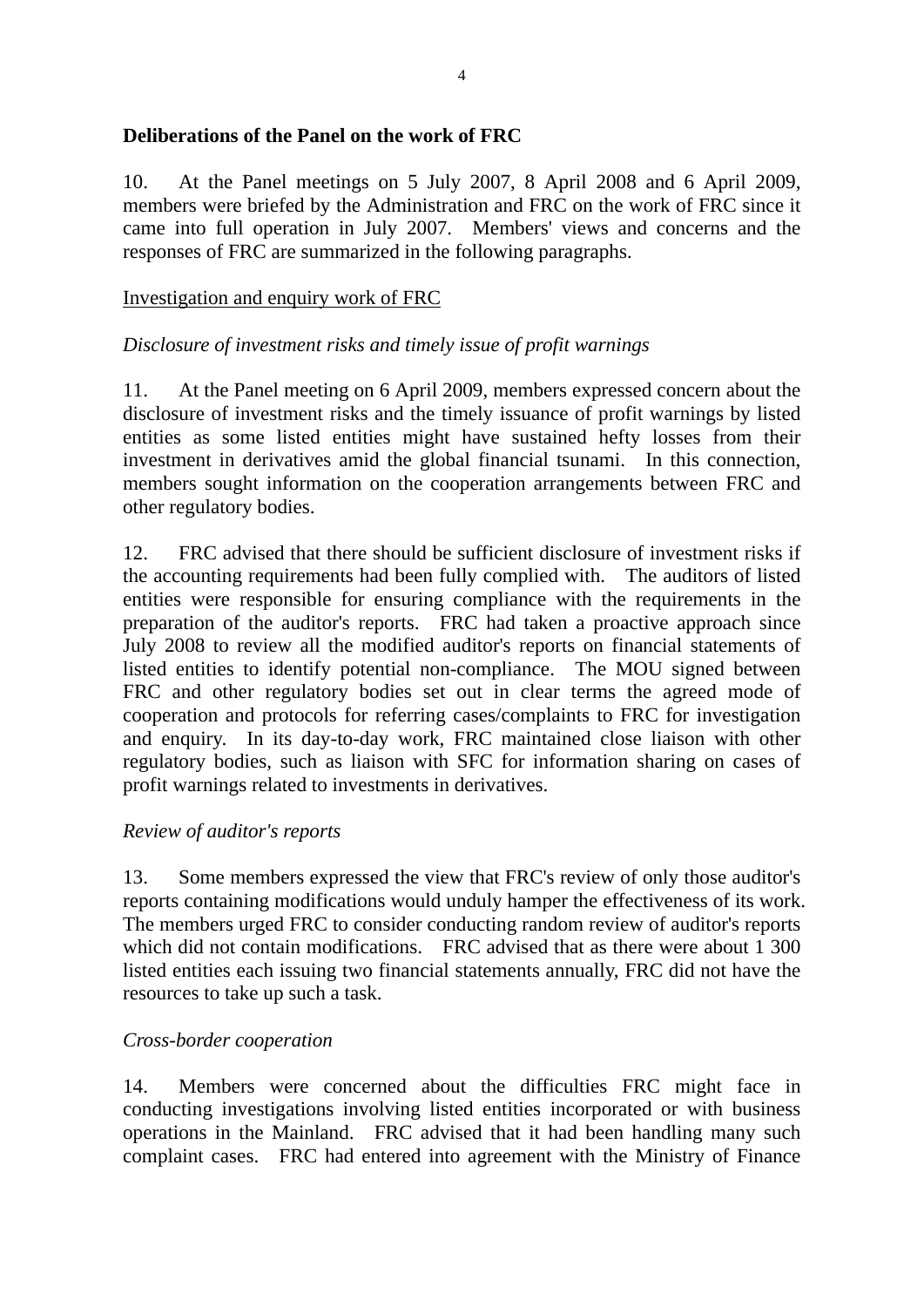for assistance in FRC's investigation and enquiry work in relation to these listed entities.

15. A member considered it of paramount importance that a mechanism could be put in place for cooperation between FRC and relevant authorities overseas for effective regulation of overseas accounting firms providing services to listed entities in Hong Kong.

16. FRC advised that it would require the accounting firms concerned to respond to its questions in the investigation of auditing irregularities, and would take the case to the court if the firms concerned refuse to cooperate. For accounting firms which wanted to continue serving as auditors of Hong Kong listed entities, they would be obliged to respond to FRC's questions. In line with international practice, the relevant regulatory bodies for the accountancy profession would establish agreements for cooperation in their work, but such agreement between FRC and relevant regulatory bodies overseas could not be established. Establishment of a formal mechanism for cooperation with overseas regulatory bodies for the accountancy profession would require a change in the accounting sector regulatory framework in Hong Kong, which would be beyond the ambit of FRC to decide.

## *Taking a more proactive approach*

17. Some Panel members called on FRC to take a more proactive approach by carrying out investigations or enquiries on its own initiative instead of acting on complaints only. FRC advised that apart from acting on complaints, FRC would follow up liquidation cases of listed entities, and examine whether there were auditing irregularities in the cases.

18. On a member's suggestion that FRC conduct random checking of accounting firms to facilitate timely detection of auditing irregularities, FRC advised that it was not empowered to conduct random checking on accounting firms, which was the responsibility of HKICPA. However, HKICPA would refer cases of auditing irregularities and/or non-compliance of accounting requirements to FRC for investigation or enquiry.

## *Transparency of FRC's work*

19. At the Panel meeting on 8 April 2008, some members expressed concern about the disclosure of information by FRC on concluded cases, and suggested that without prejudice to the rights and privacy of the parties concerned and having regard to public interest, FRC should consider making public the reports or part thereof upon conclusion of an investigation or enquiry. At the Panel meeting on 6 April 2009, FRC informed members that it had decided to publish on its website a summary of completed complaints since July 2008. The summary would contain information on the allegations in the complaints and findings of the Council. FRC would also continue to publish statistics of its operation on a monthly basis.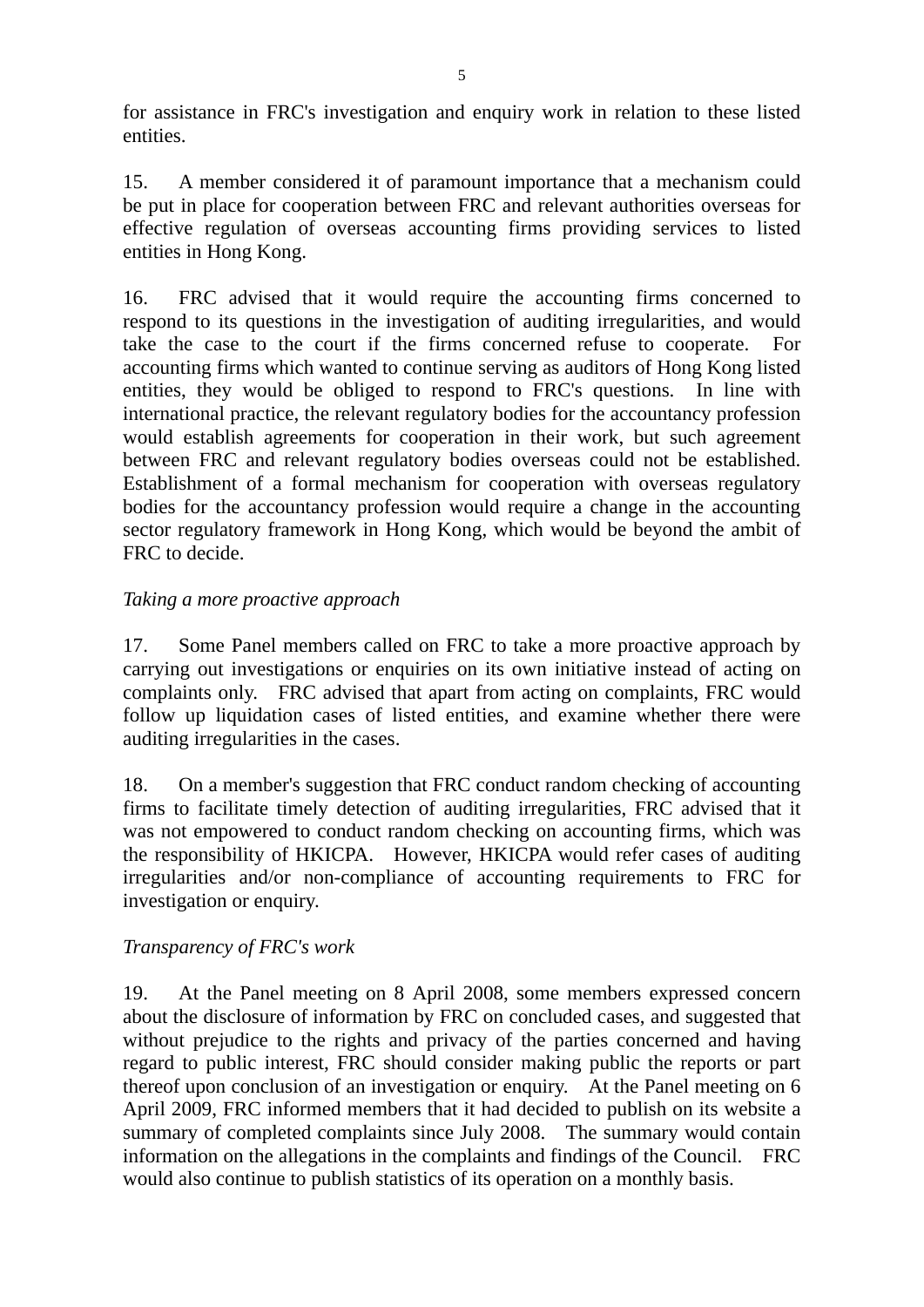#### Corporate governance of FRC

20. At the Panel meeting on 8 April 2008, some Panel members called on FRC to review the arrangement where staff members of FRC were only required to report their investment in listed securities once a year, with a view to strengthening safeguards against any real, potential or perceived conflict of interests in their investigation or enquiry work. FRC informed members at the meeting on 6 April 2009 that staff members of FRC were now required to report transactions in securities listed in Hong Kong within 14 days of the day of transaction. In addition, staff members were required to report their securities holdings upon reporting duty and at the end of each calendar year thereafter.

21. At the Panel meeting on 6 April 2009, members noted that the Chief Executive has appointed an independent Process Review Panel in November 2008. The Process Review Panel is tasked to ensure that the operation of the FRC is reasonable and fair by reviewing a selection of cases of FRC to determine if FRC has followed its internal procedures in handling cases.

## Statutory power and resource provision for FRC

22. In view of the outbreak of the global financial crisis in 2008, members expressed concern at the Panel meeting on 6 April 2009 about the adequacy of the statutory power and financial provision for FRC to uphold the standard of financial reporting by listed entities for protection of investors' interests.

23. FRC advised that the key functions of FRC were to conduct enquiries in non-compliances with accounting requirements and conduct independent investigations into possible auditing and reporting irregularities related to listed entities. There had been no significant increase in the number of complaints, and the manpower resources of FRC could cope with the existing workload. Yet, FRC had devised plans such as outsourcing arrangements to cope with possible sudden surge in workload.

## Appointment of members to FRC

24. To boost public confidence in FRC's impartiality and credibility, some Panel members expressed the view that only competent individuals of the right caliber with no vested interests should be appointed to the Council of FRC, its committees, boards and panels. Besides, the appointed persons should be prepared to actively participate in the work of FRC. The Administration should also observe strictly the "six-board rule" and the "six-year rule" in making the appointments.

## Public awareness of the work of FRC

25. Panel members noted that the numbers of complaints received by FRC in 2007, 2008 and 2009 (up to early April) were 17, 12 and four respectively.